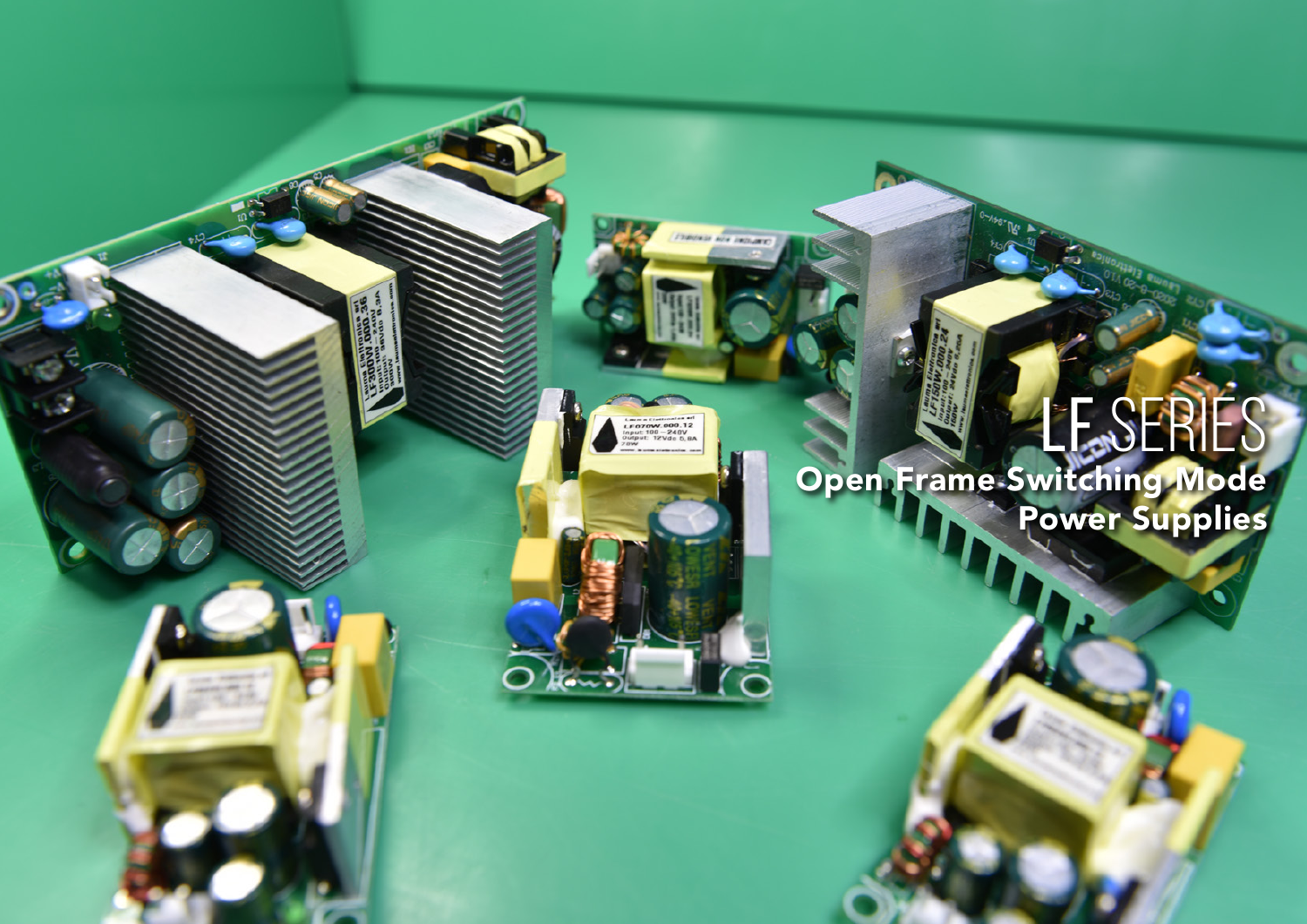



### LF035W.000.**XX**



| <b>PROTECT</b> |  |  |
|----------------|--|--|
|                |  |  |

| <b>OVERVIEW</b>  |  |
|------------------|--|
| 35W power supply |  |
| Custom made      |  |

| <b>Modello</b><br>Model | Tensione di ingresso<br>Input Voltage | Tensione di uscita<br>Output Voltage | Corrente di uscita<br>Output current | <b>Efficiency</b> | <b>Stand By power loss</b> |
|-------------------------|---------------------------------------|--------------------------------------|--------------------------------------|-------------------|----------------------------|
| LF035W.000.12           | 100-240Vac                            | 12Vdc                                | 2.9A                                 | 86%               | 0.1W                       |
| LF035W.000.24           | 100-240Vac                            | 24Vdc                                | 1,45A                                | 88%               | 0,1W                       |
| LF035W.000.36           | 100-240Vac                            | 36Vdc                                | 0.970 A                              | 88,5%             | 0.1W                       |
| LF035W.000.48           | 100-240Vac                            | 48Vdc                                | 0,730 A                              | 89%               | 0.1W                       |

#### **TIONS**

heavy industry level, criterial A, EAC TP TC 020

Under/Overvoltage protection

Overload/Short circuit protection

| <b>CERTIFICATIONS Compliance with:</b> |                  |                  |                   |                   |  |  |
|----------------------------------------|------------------|------------------|-------------------|-------------------|--|--|
| EN62368                                | EN60950          | EN60335          | EN61558           | IEC/EN 60335-2-75 |  |  |
| IEC/EN 61000-3-2                       | IEC/EN 61000-4-2 | IEC/EN 61000-4-4 | IEC/EN 61000-4-6  | IEC/EN 61000-6-2  |  |  |
| IEC/EN 61000-3-3                       | IEC/EN 61000-4-3 | IEC/EN 61000-4-5 | IEC/EN 61000-4-11 | IEC/EN 61000-6-3  |  |  |

| <b>EMC EMISSION Compliance with:</b> | <b>EMC IMMUNITY Compliance with:</b>                |
|--------------------------------------|-----------------------------------------------------|
| EN55032                              | EN61000-4-2,3,4,5,6,8,11<br>EN61000-6-2 (EN50082-2) |
| GB9254                               | heavy industry level, criterial A, EAC TP T         |
| Class B                              |                                                     |
| EN55014                              |                                                     |
| EN61000-3-2,-3                       |                                                     |

 $52$   $53$ 

| <b>CONNECTIONS</b> |                      |  | <b>DIMENSIONS AND WEIGHT</b>          |                             |
|--------------------|----------------------|--|---------------------------------------|-----------------------------|
| Input              | Terminal Block 2 PIN |  | Dimensions<br>$(L \times W \times H)$ | $70 \times 40 \times 27$ mm |
| Output             | Terminal Block 2 PIN |  | Weight                                | ~100                        |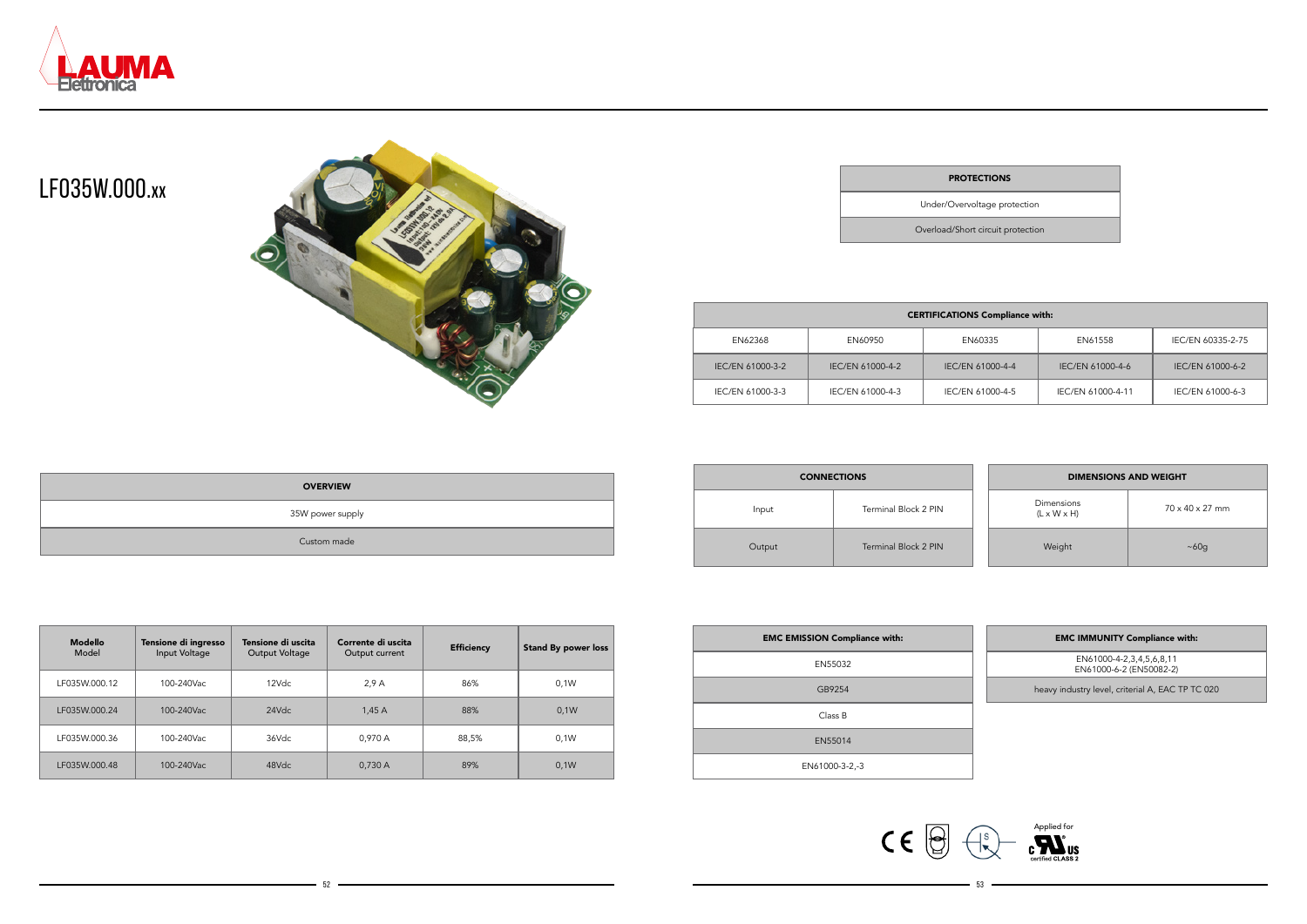



### LF070W.000.**XX**



| <b>PROTECT</b> |  |
|----------------|--|
|                |  |

| <b>OVERVIEW</b>  |  |
|------------------|--|
| 70W power supply |  |
| Custom made      |  |

Under/Overvoltage protection

Overload/Short circuit protection

| <b>CERTIFICATIONS Compliance with:</b> |                  |                  |                   |                   |  |
|----------------------------------------|------------------|------------------|-------------------|-------------------|--|
| EN62368                                | EN60950          | EN60335          | EN61558           | IEC/EN 60335-2-75 |  |
| IEC/EN 61000-3-2                       | IEC/EN 61000-4-2 | IEC/EN 61000-4-4 | IEC/EN 61000-4-6  | IEC/EN 61000-6-2  |  |
| IEC/EN 61000-3-3                       | IEC/EN 61000-4-3 | IEC/EN 61000-4-5 | IEC/EN 61000-4-11 | IEC/EN 61000-6-3  |  |

| <b>EMC EMISSION Compliance with:</b> | <b>EMC IMMUNITY Compliance with:</b>                |
|--------------------------------------|-----------------------------------------------------|
| EN55032                              | EN61000-4-2,3,4,5,6,8,11<br>EN61000-6-2 (EN50082-2) |
| GB9254                               | heavy industry level, criterial A, EAC TP T         |
| Class B                              |                                                     |
| EN55014                              |                                                     |
| EN61000-3-2,-3                       |                                                     |

54 <del>- 1955 - 1956 - 1957 - 1958 - 1958 - 1958 - 1959 - 1959 - 1959 - 1959 - 1959 - 1959 - 1959 - 1959 - 1959 - 195</del>

| <b>CONNECTIONS</b> |                      | <b>DIMENSIONS AND WEIGHT</b>          |                             |  |
|--------------------|----------------------|---------------------------------------|-----------------------------|--|
| Input              | Terminal Block 2 PIN | Dimensions<br>$(L \times W \times H)$ | $76 \times 51 \times 27$ mm |  |
| Output             | Terminal Block 2 PIN | Weight                                | ~80g                        |  |

| <b>Modello</b><br>Model | Tensione di ingresso<br>Input Voltage | Tensione di uscita<br>Output Voltage | Corrente di uscita<br>Output current | <b>Efficiency</b> | <b>Stand By power loss</b> |
|-------------------------|---------------------------------------|--------------------------------------|--------------------------------------|-------------------|----------------------------|
| LF070W.000.12           | 100-240Vac                            | 12Vdc                                | 5,8 A                                | 86%               | 0.12W                      |
| LF070W.000.24           | 100-240Vac                            | 24Vdc                                | 2.91A                                | 88%               | 0.12W                      |
| LF070W.000.36           | 100-240Vac                            | 36Vdc                                | 1.94A                                | 88,5%             | 0.12W                      |
| LF070W.000.48           | 100-240Vac                            | 48Vdc                                | 1,45A                                | 89%               | 0.12W                      |

#### TIONS

|  |  |  | <b>EMC IMMUNITY Compliance with:</b> |  |
|--|--|--|--------------------------------------|--|
|--|--|--|--------------------------------------|--|

heavy industry level, criterial A, EAC TP TC 020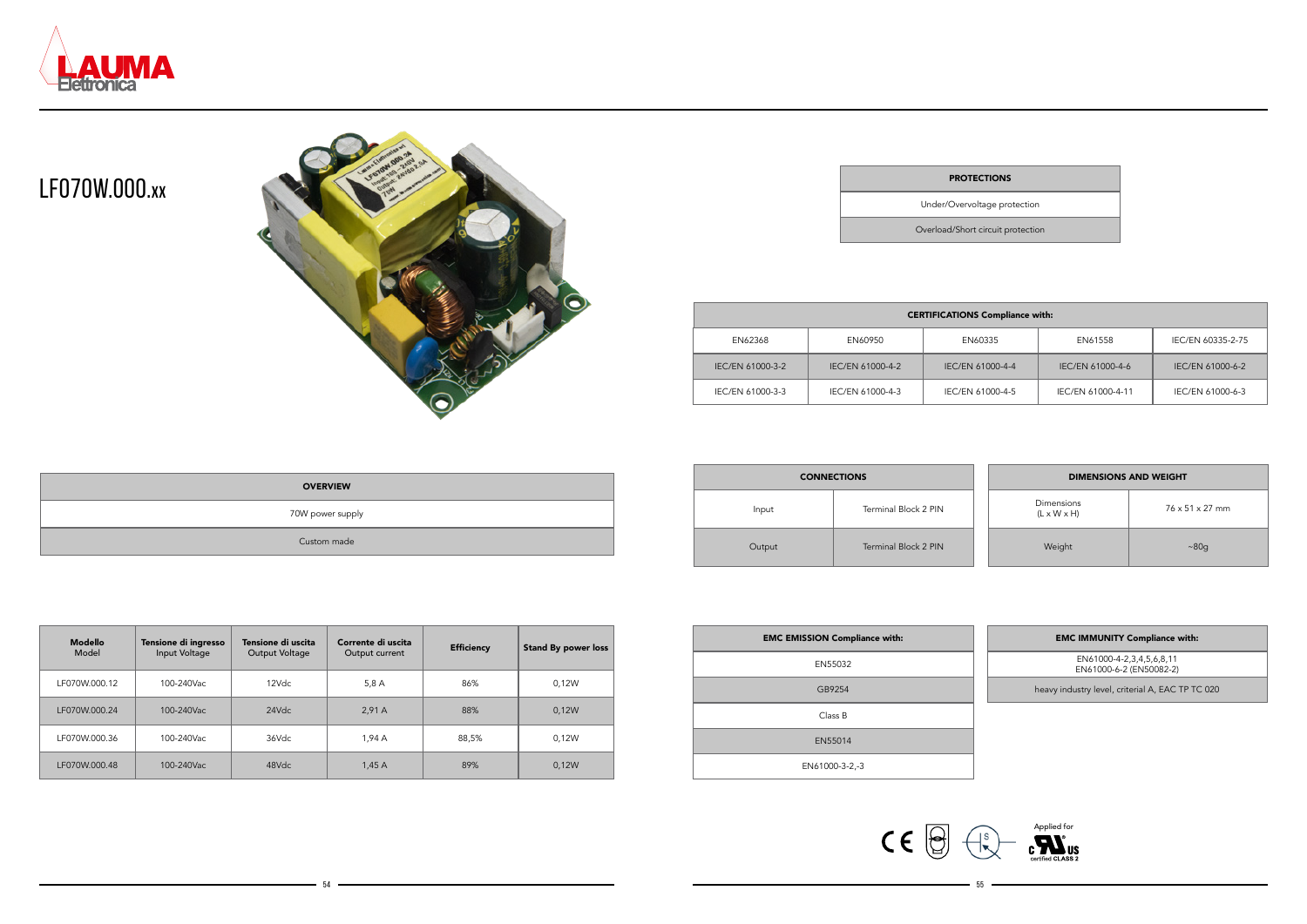



### LF150W.000.**XX**



Under/Overvoltage protection

Overload/Short circuit protection

| <b>CERTIFICATIONS Compliance with:</b> |                  |                  |                   |                   |  |
|----------------------------------------|------------------|------------------|-------------------|-------------------|--|
| EN62368                                | EN60950          | EN60335          | EN61558           | IEC/EN 60335-2-75 |  |
| IEC/EN 61000-3-2                       | IEC/EN 61000-4-2 | IEC/EN 61000-4-4 | IEC/EN 61000-4-6  | IEC/EN 61000-6-2  |  |
| IEC/EN 61000-3-3                       | IEC/EN 61000-4-3 | IEC/EN 61000-4-5 | IEC/EN 61000-4-11 | IEC/EN 61000-6-3  |  |

| <b>EMC EMISSION Compliance with:</b> | <b>EMC IMMUNITY Compliance with:</b>                |
|--------------------------------------|-----------------------------------------------------|
| EN55032                              | EN61000-4-2,3,4,5,6,8,11<br>EN61000-6-2 (EN50082-2) |
| GB9254                               | heavy industry level, criterial A, EAC TP T         |
| Class B                              |                                                     |
| EN55014                              |                                                     |
| EN61000-3-2,-3                       |                                                     |

 $\sim$  56  $\sim$  57  $\sim$  57  $\sim$  57  $\sim$  57  $\sim$  57  $\sim$  57  $\sim$  57  $\sim$  57  $\sim$  57  $\sim$  57  $\sim$  57  $\sim$  57  $\sim$  57

| <b>CONNECTIONS</b> |                      | <b>DIMENSIONS AND WEIGHT</b>          |                              |  |
|--------------------|----------------------|---------------------------------------|------------------------------|--|
| Input              | Terminal Block 3 PIN | Dimensions<br>$(L \times W \times H)$ | $115 \times 67 \times 35$ mm |  |
| Output             | Terminal Block 2 PIN | Weight                                | ~100q                        |  |

| <b>OVERVIEW</b>                      |
|--------------------------------------|
| 150W power supply                    |
| Able to deliver 175W for few seconds |
| Custom made                          |

| <b>Modello</b><br>Model | Tensione di ingresso<br>Input Voltage | Tensione di uscita<br>Output Voltage | Corrente di uscita<br>Output current | <b>Efficiency</b> | <b>Stand By power loss</b> |
|-------------------------|---------------------------------------|--------------------------------------|--------------------------------------|-------------------|----------------------------|
| LF150W.000.12           | 100-240Vac                            | 12Vdc                                | 12.5A                                | 87,5%             | 0.12W                      |
| LF150W.000.24           | 100-240Vac                            | 24Vdc                                | 6.25A                                | 89%               | 0.12W                      |
| LF150W.000.36           | 100-240Vac                            | 36Vdc                                | 4,16 A                               | 89%               | 0.12W                      |
| LF150W.000.48           | 100-240Vac                            | 48Vdc                                | 3,12A                                | 90%               | 0.12W                      |

#### **PROTECTIONS**

| <b>EMC IMMUNITY Compliance with:</b> |  |
|--------------------------------------|--|
|                                      |  |

heavy industry level, criterial A, EAC TP TC 020